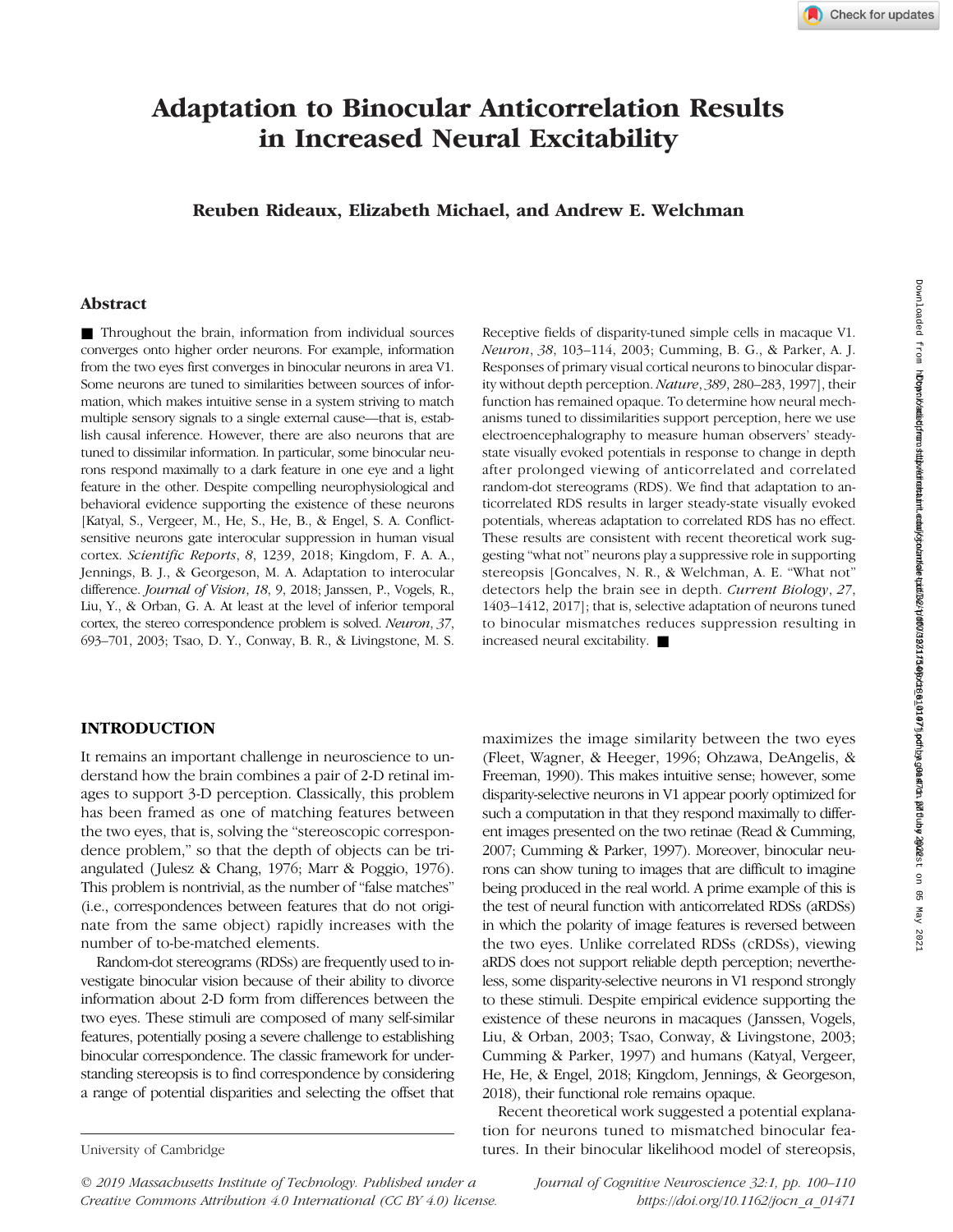Goncalves and Welchman (2017) suggested a simple decoding rule for binocular neurons: Information about depth can be read out from a population of binocular neurons where the decoding scheme is based on the cross-correlation between the encoding receptive fields. Under this scheme, the activity of a binocular neuron can lead to increased excitation for a particular depth interpretation or drive suppression of a specific depth estimate. By reading out a population of binocular neurons, it is possible to derive a likelihood estimate of the depth of the scene. This provides a plausible explanation for why neurons should respond to binocular correspondences that do not relate to a single physical object in the environment. In particular, the "what not" responses of binocular neurons can be used to drive suppression of unlikely interpretations of the scene. Despite this theoretical promise, there is little empirical evidence for the role of "what not" responses in the human visual system.

The idea that binocular mismatches are used to drive suppression in visual cortex yields a distinct prediction concerning the balance of excitation and inhibition following a period of adaption. In particular, adapting the responses of units that drive suppression should lead to less inhibition, thereby increasing the net excitation of the cortex. To investigate the role of "what not" responses within the visual cortex, here we use electroencephalography to measure human observers' brain activity during and after prolonged viewing of aRDS. Specifically, we measure steady-state visually evoked potentials (SSVEP) in response to cRDS and aRDS, following adaptation to either aRDS or cRDS. We find that, following adaptation to aRDS, SSVEP amplitude in response to cRDS increases relative to a preadaptation baseline. These results are consistent with the idea that "what not" responses play a suppressive role in supporting stereopsis; that is, selective adaptation of "what not" responses reduce suppression, resulting in increased neural excitability.

# METHODS

# **Participants**

Observers were recruited from the University of Cambridge, had normal or corrected-to-normal vision, and were screened for stereo deficits. Thirty-three right-handed human adults (eight men, age  $= 25.2 \pm 4.8$  years) participated in the main experiment; however, two were not included in the analysis: One was unable to see depth in the stimulus, and a hardware fault stopped acquisition midway through the experiment for the other. Of the 31 participants included in the analysis, 22 completed all experimental conditions; the remaining nine did not participate in the baseline condition. Twenty-two right-handed human adults (five men, age =  $25.4 \pm 4.6$  years) participated in the control experiment. Experiments were approved by the

University of Cambridge Ethics Committee; all observers provided written informed consent.

The sample sizes used in the experiments were selected based on previous studies using similar techniques to study stereopsis (Cottereau, McKee, Ales, & Norcia, 2012; Cottereau, McKee, & Norcia, 2012).

### Apparatus and Stimuli

Stimuli were generated in MATLAB (The MathWorks, Inc.) using Psychophysics Toolbox and Eyelink Toolbox extensions (Cornelissen, Peters, & Palmer, 2002; Brainard, 1997; Pelli, 1997; see psychtoolbox.org/). Binocular presentation was achieved using a pair of Samsung 2233RZ LCD monitors (120 Hz,  $1680 \times 1050$ ) viewed through mirrors in a Wheatstone stereoscope configuration. The viewing distance was 50 cm, and participant head position was stabilized using an eye mask, headrest, and chin rest. Eye movement was recorded binocularly at 1 kHz using an EyeLink 1000 (SR Research Ltd.).

Adaptation stimuli consisted of RDS ( $12^{\circ} \times 12^{\circ}$ ) on a mid-gray background surrounded by a static grid of black and white squares intended to facilitate stable vergence. Dots in the stereogram followed a black or white Gaussian luminance profile, subtending 0.07° at half maximum. There were 108 dots/deg<sup>2</sup>, resulting in ∼38% coverage of the background. In the center of the stereogram, four wedges were equally distributed around a circular aperture  $(1.2^{\circ})$ , each subtending  $10^{\circ}$  in the radial direction and 70° in polar angle, with a 20° gap between wedges (Figure 1A). The wedge formation was used to perceptually accentuate the near/far regions from the surrounding zero disparity surface. Dots constituting the wedges were offset by 10 arcmin between the left and right eyes, and the remaining dots had zero offset. This disparity was large enough to clearly distinguish the near/far surface from the surrounding region while still being comfortable to stereoscopically fuse for a prolonged period. Stimuli were presented for 1 sec and separated by 1-sec interstimulus intervals consisting of only the background and fixation cross. On each presentation, we applied a random polar rotation to the set of wedges such that the disparity edges of the stimuli were in different locations for each stimulus presentation (i.e., a rigid body rotation of the four depth wedges together around the fixation point). In every eight presentations, we reversed the sign of the disparity of the wedges (crossed and uncrossed; Figure 1C). We balanced the presentation of near and far disparities to ensure refixation on the zero disparity reference plane, rather than promoting fixation away from the reference plane. At a given time point, all wedges were presented the same disparity. In the center of the wedge field, we presented a fixation square (side length  $= 1^{\circ}$ ) paired with horizontal and vertical nonius lines.

Test stimuli were similar to adaptation stimuli, except that, instead of rotating wedges, an annulus was used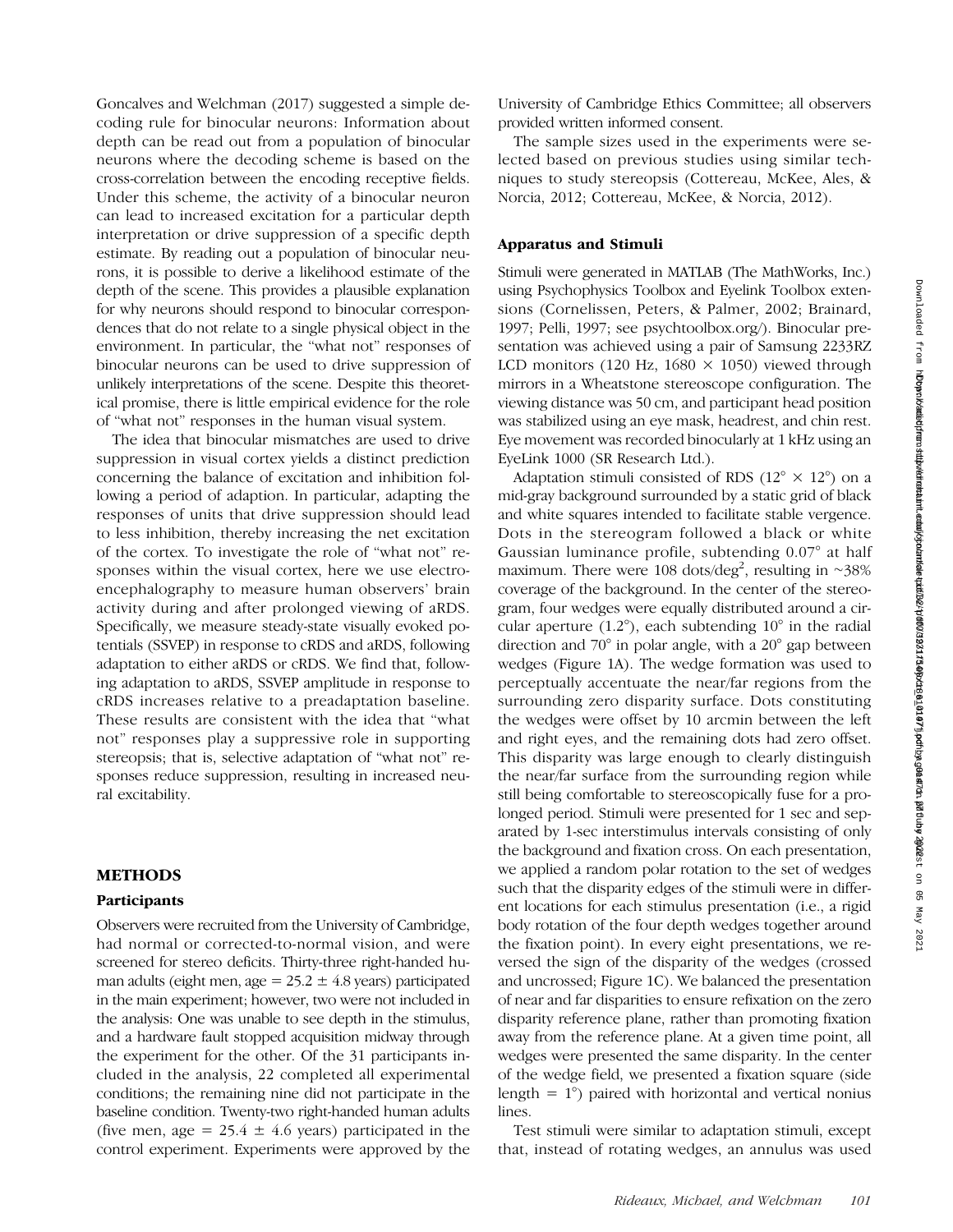Figure 1. Adaptation and test stimuli used in the experiment. Diagram of the depth arrangement of the (A) adaptation and (B) test stimuli. (C) Example stimuli used in the experiment, designed for redcyan anaglyph viewing.



(Figure 1B, C). The depth sign of the annulus was reversed at 4-Hz frequency, whereas all dots were regenerated at 20-Hz frequency.

### Procedure

Participants underwent three different runs: an initial baseline run, followed by correlated and anticorrelated runs (counterbalanced across participants). The baseline run consisted of five blocks of test stimulus presentations, each lasting 25 sec, separated by 20-sec blank interblock intervals. Correlated runs consisted of 12 adaptation blocks, each followed by a 2-sec blank interblock interval before a test block. Adaptation blocks consisted of 64 sec of adaptation stimuli presentations (32 presentations total), and test blocks were identical to those in the baseline run. Anticorrelated runs were identical to correlated runs, except that the polarity of all dots in the left eye was reversed during the adaptation blocks. During adaptation blocks, we instructed participants to fixate on the central fixation square while performing a Vernier discrimination task (Preston, Li, Kourtzi, & Welchman, 2008). During test blocks, we instructed observers to maintain fixation and limit blinks. cRDSs were used as the test stimulus for all conditions, providing an equal test of the effects of adaptation. Although viewing either aRDS or cRDS can produce an electrophysiological response, cRDSs were used as the test stimulus as they evoke a larger response than aRDSs (Petrig, Julesz, Kropfl, Baumgartner, & Anliker, 1981; Braddick et al., 1980), providing a better signal-to-noise ratio (SNR) and thus a more sensitive measure of neural change resulting from adaptation.

## **EEG**

Electroencephalography data were acquired from all 33 participants with a 64-channel cap (BrainCap, Brain Products GmbH). Data were recorded using BrainVision

Recorder software. Caps were fitted with 61 Ag/AgCl electrodes positioned according to the standard 10–20 system (Fp1 Fp2 F3 F4 C3 C4 P3 P4 O1 O2 F7 F8 T7 T8 P7 P8 Fz Cz Pz IO FC1 FC2 CP1 CP2 FC5 FC6 CP5 CP6 FT9 FT10 F1 F2 C1 C2 P1 P2 AF3 AF4 FC3 FC4 CP3 CP4 PO3 PO4 F5 F6 C5 C6 P5 P6 AF7 AF8 FT7 FT8 TP7 TP8 PO7 PO8 Fpz CPz POz Oz). Data were acquired with a reference electrode at FCz. Electrooculograms were also acquired, using two pairs of bipolar electrodes placed horizontally and vertically around the left eye. Data were high-pass filtered online at 0.1 Hz and acquired with a 1-Hkz sampling rate. Temporal markers were sent from the stimulus presentation computer to mark the onset of the stimulus. These timings were validated using a pair of photodiodes attached to the two stimulus presentation screens.

Preprocessing and analyses were performed in MATLAB using the EEGLAB toolbox (Delorme & Makeig, 2004) and custom in-house scripts. Data were first filtered offline with a 1-Hz high-pass and a 40 Hz low-pass filter. For the SSVEP analysis, each epoch was extracted around the test duration to include a period of 29 sec (2 sec before the first test stimulus onset to 2 sec after the offset of the final test stimulus); thus, there were 12 epochs per adaptation condition and five in the baseline, all of which were included in the analysis. For the ERP analysis, epochs were extracted around the stimulus onset to include a 1-sec prestimulus and 1-sec poststimulus period (384 epochs per adaptation condition). The poststimulus period, therefore, did not include any data from the next stimulus presentation. Epochs used in the ERP analysis were visually inspected, and artifactual epochs were rejected (excluding eye movements). For one participant, two channels (TP9 and TP10) were interpolated. All data were re-referenced to an average reference across all channels, and then independent component analysis (ICA) decomposition was applied for the purpose of artifact identification. Resultant ICA components were visually inspected before rejection.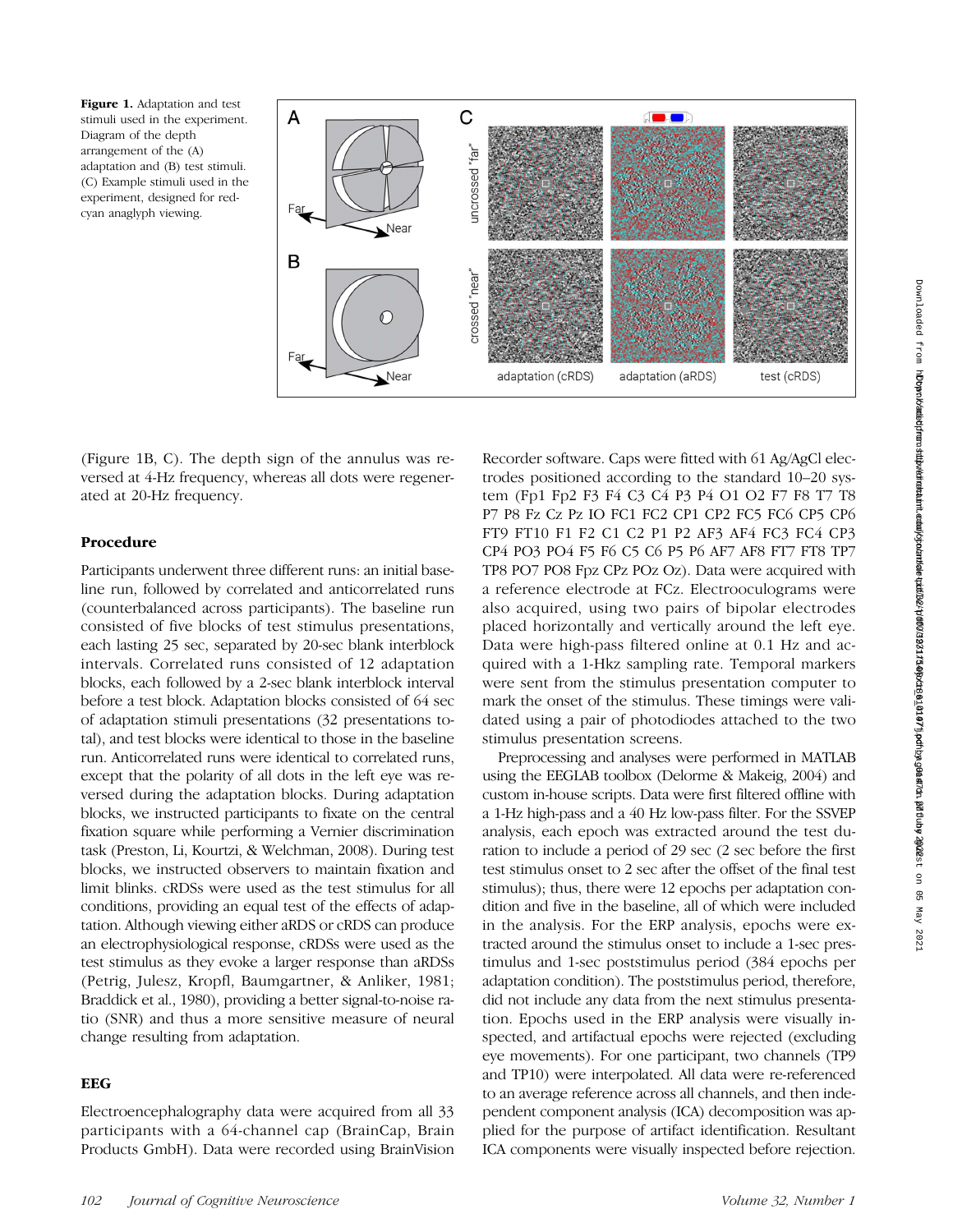Only components reflecting eye movements and other likely muscle artifacts were removed. These components were identified by characteristic features in the component time course and power spectrum, in addition to their frontal topography.

There were 12 blocks in each adaptation run and five blocks in the baseline run; thus, we matched the length of data in each calculation by including data from the first half of the adaptation epochs  $(4-13.5 \text{ sec})$  and 22.8 sec of data from the baseline epochs (2–24.8 sec). That is, we included 12 blocks  $\times$  9.5 sec of data from the adaptation runs (144 sec total) and five blocks  $\times$  22.8 sec of data from the baseline run (144 sec total). We avoided including data immediately from stimulus onset to avoid contamination by any onset evoked potential. Fourier transformation of the data was performed on the full concatenated data recording; no window was applied to the data before transformation.

## Eye Tracking

Owing to the bespoke experimental setup (i.e., recording eye position from behind one-way mirrors in a haploscope), the eye tracker would occasionally fail to track participants' eyes for an entire block. To draw within-participant comparisons, we only included the participants for whom data were available for both experimental conditions in the eye tracking analysis ( $n = 21$ ). Before analysis, eye movement data were screened to remove noisy and/or spurious recordings. To remove spurious significant differences in the time course between conditions, a cluster correction was applied. Clusters were defined by the sum of their constituent (absolute) t values and compared with a null hypothesis distribution of clusters produced by shuffling the condition labels (1000 permutations). Clusters below the 95th percentile of the null hypothesis distribution were disregarded.

### Significance Testing

The significance of differences between data from different conditions was assessed using the repeated-measures ANOVA and the paired  $t$  test, and the significance of differences between data from different experiments was assessed using the independent  $t$  test. The normality assumption was tested with the Shapiro–Wilk test of normality. Excluding the time-series analyses, there were 16  $t$  tests performed. For six of these, the raw data violated the assumption of normality. Similarly, the raw data used in the repeated-measures ANOVA violated the assumption of normality. Thus, before assessing the differences between groups for these tests, we normalized the data using a log transform. We report the results of the normalized data, although for all cases the pattern of results was the same for the raw data.

# **RESULTS**

### SSVEP Analysis of Test Stimuli

If mismatches between the two eyes evoke inhibitory activity, we would expect that selectively reducing the responsiveness of the neural mechanisms that respond to mismatches (through adaptation) would lead to less inhibitory activity and thus relatively more excitability. To test this idea, observers were initially adapted to binocular mismatches by viewing aRDS for a prolonged period (64 sec). Then, following adaptation, participants viewed a cRDS composed of black and white blobs depicting an annulus that was either near or far relative to the background. We used the ERP evoked by changing the depth sign of the annulus (from near to far or far to near) as an index of stereoscopic related activity and the ERP evoked by refreshing the positions of the dots as an index of nonstereoscopic-related activity. Similar to previous work (Cottereau, McKee, Ales, et al., 2012; Cottereau, McKee, & Norcia, 2012; Cottereau, McKee, Ales, & Norcia, 2011), we rapidly changed the stimuli at two frequencies, that is, 4 Hz for depth sign and 20 Hz for dot refresh, producing two distinct SSVEPs. We measured the activity evoked by the stimulus changes by performing a Fourier transform on the data, converting it from the time domain to the frequency domain and taking the SNR between the peak at the target frequencies (4 and 20 Hz) and the baseline noise in the spectrum (from bins either side of the target frequency). For comparison, we also measured observers' SSVEP in response to the test stimulus following adaptation to cRDS and without prior adaptation (baseline).

To guide electrode selection, we computed the 4-Hz SNR of each sensor during the baseline test run. As anticipated, we found the highest SNR for occipital and parietal sensors (Figure 2A); we found a similar pattern of activity at 20 Hz (Figure 2B). Visual inspection of the topographies suggests the peak activity of the 20-Hz response was more occipital than the 4-Hz response. Based on these results and previous electrophysiological work on binocular disparity (Cottereau, McKee, & Norcia, 2012; Cottereau et al., 2011), we included all parietal and occipital (i.e., Oz, O1, O2, POz, PO3, PO4, PO7, PO8, Pz, P1, P2, P3, P4, P5, P6, P7, and P8) sensors in the main SSVEP analysis.

Overall, we observed differences in activity in response to the test following adaptation to cRDS and aRDS (Figure 2C, D). To test the prediction that prolonged viewing of binocular mismatches increases neural excitability, we computed the average SSVEP SNR across parietal and occipital sensors and compared responses at the depth change frequency (4 Hz). In line with the prediction, we found that SSVEP SNR was significantly higher following adaptation to aRDS compared with cRDS (paired t test, all participants:  $t(30) = 2.49$ ,  $p = .019$ ; participants with baseline:  $t(21) = 2.77$ ,  $p = .011$ ; Figure 2E; 19 of 31 participants showed the effect). A possible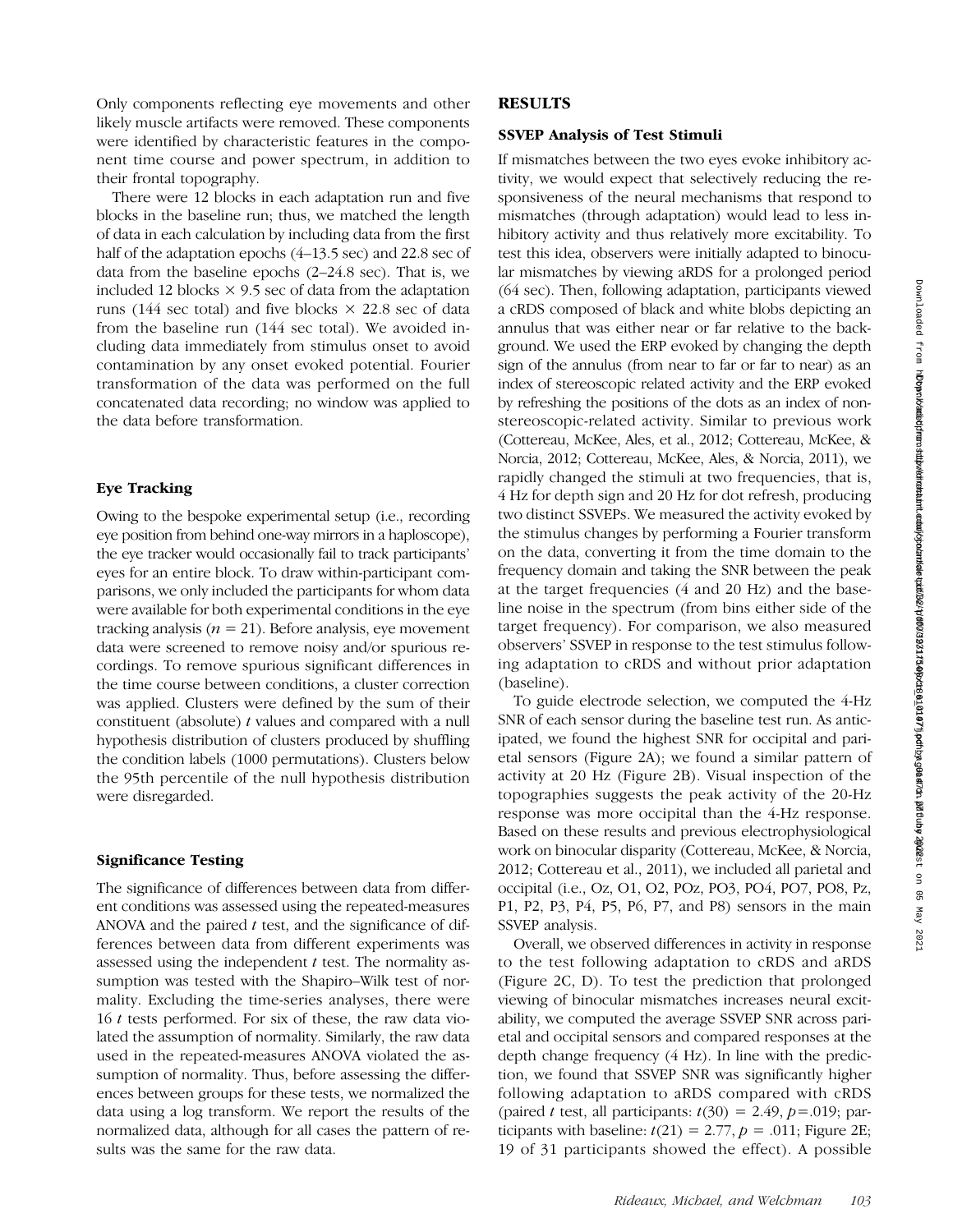

Figure 2. SSVEP in response to the test stimulus. (A–B) Topographic map showing the (A) 4 Hz and (B) 20 Hz SSVEP SNR in response to the test stimulus without prior adaptation. (C) Same as A, but for the difference in response to the test stimulus following adaptation to either correlated or aRDSs across. (D) The SSVEP SNR response spectra (averaged across parietal and occipital sensors) to the test stimulus following adaptation to  $cRDS/aRDS$ , for all participants ( $n = 31$ ). The aRDS spectrum is horizontally offset to facilitate comparison with the cRDS spectra. (E) Same as C, but isolating the depth alternation (4 Hz) and dot refresh (20 Hz) frequencies. A repeated-measures ANOVA of SSVEP SNR revealed a main effect of frequency  $(4/20 \text{ Hz}, F(1, 30) = 14.59, p = 6.2e^{-4}$ ) and an interaction between frequency and adaptation (cRDS/aRDS;  $F(1, 30) = 7.19, p = .012$ ), but no main effect of adaptation ( $F(1, 30) = 2.76$ ,  $p = .107$ ). For participants who completed the baseline measurement ( $n = 15$ ), F shows the same as D, but referenced to baseline SSVEP amplitude. We found numerical differences in the same direction between conditions at 8 and 12 Hz harmonics, but these did not reach thresholds for statistical significance (paired t test, 8 Hz: t(30) = 1.50, p = .144; 12 Hz: t(30) = 1.40,  $p = .171$ ). Consistent with previous work showing that looming stimuli are more salient than receding stimuli (Franconeri & Simons, 2003), we found peaks (significantly above the level of noise) at the asymmetric harmonics (2 and 6 Hz) indicating a difference in response to the near and far stimuli (t test, 2 Hz: cRDS,  $t(30) = 7.09$ ,  $p = 3.5e^{-8}$ , aRDS,  $t(30) = 7.49$ ,  $p = 1.2e^{-8}$ , 6 Hz: cRDS,  $t(30) = 9.91$ ,  $p = 4.1e^{-11}$ , aRDS,  $t(30) = 6.34$ ,  $p = 2.7e^{-7}$ ). However, we found no difference in the amplitude of these peaks between adaptation conditions (paired t test, 2 Hz:  $t(30) = 0.87$ ,  $p = .389$ ; 6 Hz:  $t(30) = 0.58$ ,  $p = .564$ ). (G) The average paired difference in 4 Hz SSVEP SNR between aRDS/cRDS conditions. Asterisks in A and B indicate sensors with SNR significantly than >1 following Bonferroni correction ( $N = 64$ ,  $\alpha = 7.8e^{-8}$ ); asterisks in E–G indicate significant differences. Error bars in E–F indicate SEM. Error bars in G indicate 95% confidence intervals.

concern is that the difference in SSVEP SNR between adaptation conditions was due to a decrease in excitability following adaptation to cRDS, rather than an increase following adaptation to aRDS. However, we found no evidence for this: Whereas adaptation to aRDS significantly increased SSVEP SNR relative to baseline (paired  $t$  test,  $t$  $(21) = 2.39, p = .026$ , adaptation to cRDS produced no significant change (paired t test,  $t(21) = 0.74$ ,  $p = .469$ ; Figure 2F); these results are consistent with the interpretation that adaptation to binocular mismatches increased neural excitability.

Another possible concern is that the increased excitability we observed in the primary visual cortex following adaptation to aRDS is not specific to stereopsis, but a generalized effect. However, we found no evidence for a difference in SSVEP amplitude at the frequency of the

dot refresh (20 Hz) between aRDS and cRDS adaptation conditions (paired t test,  $t(30) = 0.60$ ,  $p = .552$ ; Figure 2E), suggesting that the effect relates to changes in depth and not luminance. Another possible concern is that the effect might be driven by a subset of participants with low SSVEP amplitude across all conditions. Specifically, SSVEP amplitude measurements are less reliable at low values; thus, a subset of unreliable values could potentially yield a false positive. However, although we found significant correlations between baseline, cRDS, and aRDS SSVEP amplitude (Pearson correlation: participants with baseline:  $n = 22$ , baseline–cRDS:  $r = .489$ ,  $p = .021$ ; baseline–aRDS:  $r =$ .596, p = .003; cRDS–aRDS:  $r = .897$ , p = 1.5e<sup>-13</sup>; all participants,  $n = 31$ : cRDS–aRDS:  $r = .92$ ,  $p = 1.5e^{-13}$ ; Figure 3A–C), we found no evidence of a relationship between baseline amplitude and the difference between aRDS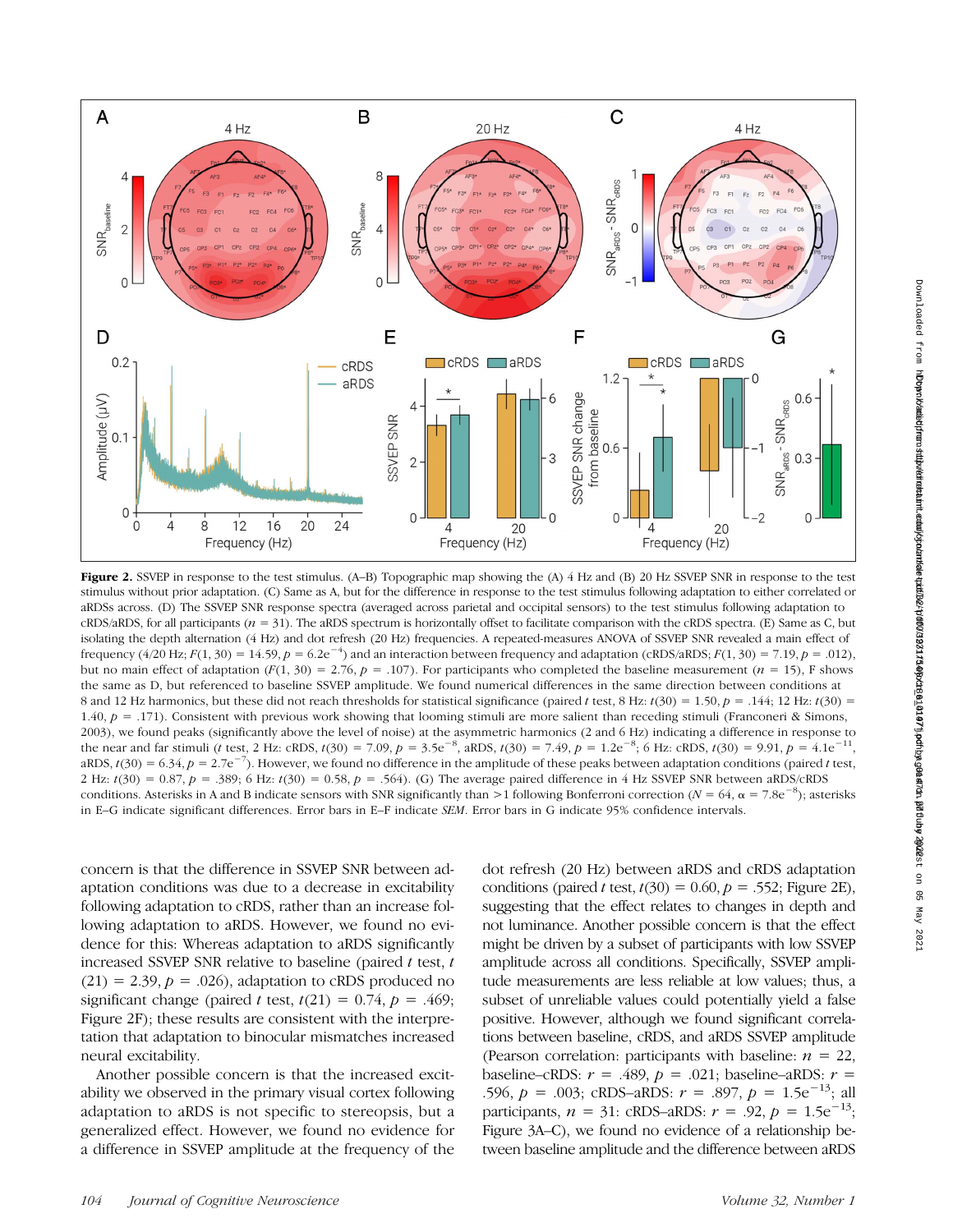Figure 3. Relationship between SSVEP SNR across conditions. (A) SSVEP SNR measured in the response to the test stimulus following cRDS adaptation as a function of SSVEP SNR without adaptation. (B) Same as A, but following aRDS adaptation. (C) Same as B, but as a function of SSVEP SNR following cRDS adaptation. Black and gray dots indicate participants who did and did not complete the baseline condition, respectively. Black and gray lines indicate the least squares regression not including  $(n = 22)$  and including  $(n = 33)$  participants who did not complete the baseline, respectively. The red dotted lines in A–C indicate the first diagonal ( $y = x$ ). (D) The difference in the effect of cRDS and aRDS adaptation on SSVEP SNR as a function of SSVEP SNR without adaptation.



and cRDS (Pearson correlation,  $n = 22$ ,  $r = .219$ ,  $p = .327$ ; Figure 3D).

Finally, another possible explanation for the effect might be that observers' attentional allocation during the adaptation period varied between conditions. However, we found no evidence for a difference in performance on the attentionally demanding Vernier task between conditions (paired t test,  $t(30) = 1.22$ ,  $p = .23$ ). Similarly, we found no evidence for a difference in eye movements in response to either the adaptation or test stimuli (Figure 4A, B).

Although the strongest response to the 4-Hz depth alternation of the test stimulus in the baseline condition was in posterior sensors (Figure 2A), there was a region of elevated SNR in anterior frontal electrodes. This activity was also reflected in the topography of condition differences (Figure 2C). Eye-tracking results show this is unlikely to be due to differences in eye movements. Rather, consistent with previous work (Cottereau et al., 2011), this activity likely reflects the distributed involvement of multiple neural structures in the processing of binocular disparity.

### ERP Analysis of Adaptation Stimuli

The primary SSVEP analysis revealed a difference in stereoscopic event-related neural responsiveness following adaptation to aRDS but not cRDS, relative to baseline, consistent with the prediction that adaptation to binocular mismatches increases neural excitability. If the cRDS/aRDS adaptation stimuli have different functional consequences, this indicates that these stimuli evoked different patterns

of activity during adaptation. Although the central aim of the experiment was to test the consequences of adaptation to cRDS/aRDS, the ERPs evoked by these stimuli during the adaptation period may inform the mechanism by which different effects of adaptation were produced. Thus, in an exploratory analysis, we computed the difference between cRDS/aRDS ERPs (averaged across all presentations, across all sensors). We found that the sensors that showed the greatest difference were regionally similar to those used in the SSVEP analysis (Figure 5A). Given the topographic similarity of differences in activity evoked by test and adaptor stimuli between conditions, we then compared the pooled activity of adaptor ERPs from the same (occipital and parietal) sensors used in the previous analysis. We found ERP amplitude at time points consistent with the P1 component were significantly smaller in response to aRDS compared with cRDS, but the amplitude of those consistent with the N1 component were significantly larger (paired t test, peak  $t(30) = 3.54$ ,  $p = .001$ ; Figure 5B).

### Anticorrelated Test Stimulus

We used a cRDS test stimulus, instead of an aRDS, to measure changes in neural excitability following adaptation to anticorrelated images as cRDS evoke a larger response than aRDS (Petrig et al., 1981; Braddick et al., 1980), providing a better SNR and thus a more sensitive measure of neural change. However, a possible concern is that the reduction in SSVEP amplitude we observed in response to the change in the depth of a cRDS following adaptation to anticorrelation was influenced by the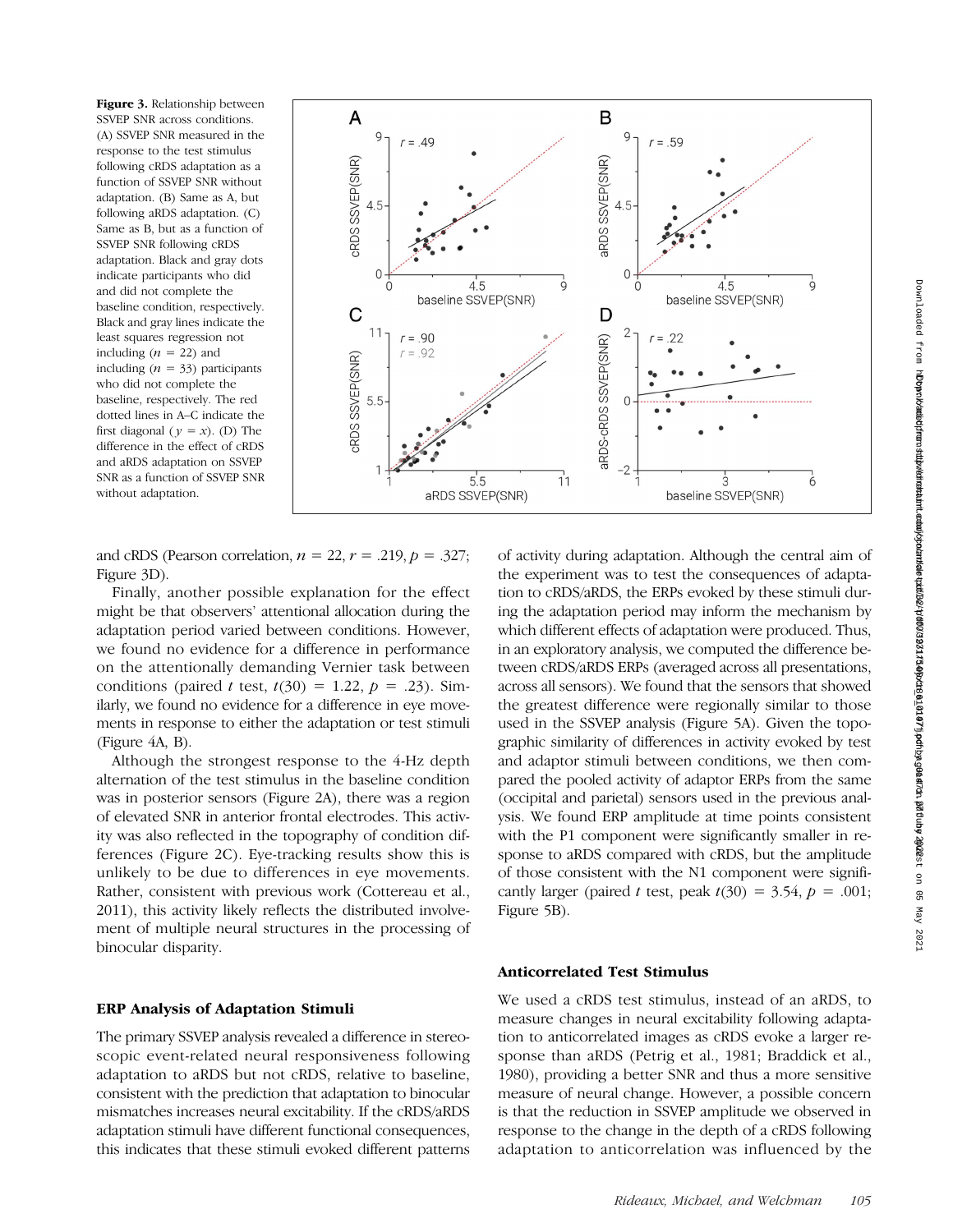Figure 4. Comparison of eye movements between (cRDS/ aRDS) adaptation conditions. We assessed whether the adaptation effects observed could be explained by differences in eye movements during stimulus presentation by comparing observers' eye position during the adaptation and test periods between cRDS and aRDS adaptation conditions. (A) Average vergence and version eye movements for near and far stimuli presented during the cRDS and aRDS adaptation periods. (B) Same as A, but for test periods. The dashed lines in A indicate stimulus onset and offset; color-shaded regions indicate ±1 SEM.



difference between adaptation and test stimuli. That is, the cRDS test stimulus evoked a reduced neural response following adaptation to aRDS compared with cRDS because the difference between adaptation and test stimulus was more pronounced in the aRDS condition. To test this possibility, we repeated the experiment, on a new cohort of participants, using an aRDS test stimulus (Figure 6A).

We included data from the same sensors used in the SSVEP analysis of the main experiment (i.e., Oz, O1, O2, POz, PO3, PO4, PO7, PO8, Pz, P1, P2, P3, P4, P5, P6, P7, and P8). The SSVEP SNR response spectra for adaptation conditions are shown in Figure 5B. Although there is a clear peak at the dot refresh frequency (20 Hz), there is little discernible peak at the depth alternation frequency (4 Hz); contrast this with the spectra from the main experiment where a peaks can be clearly resolved at 4 Hz and its harmonics (Figure 2D). Indeed, a comparison of the SSVEP SNR at 4 Hz between the baseline condition here and in the main experiment show that the amplitude was significantly lower here, in response to an aRDS test stimulus (independent t test,  $t(43) = 6.51$ ,  $p = 7.3e^{-8}$ ). We found no significant difference in the 4-Hz SSVEP SNR between aRDS and cRDS adaptation conditions (paired t test,  $t(21) = 1.46$ ,  $p = .159$ ). However, if there were differential effects of adaptation to cRDS and aRDS on the potential evoked by the aRDS test stimulus, given the low amplitude of the signal, it is unlikely that this difference could be detected.

Although we did not find a reliable signal in response to the depth alternation of the anticorrelated test stimulus, we were able to reliably measure the ERP in response to the anticorrelated stimulus during the adaptation phase. This is likely because in the adaptation phase, the depth alternation was concurrent with the stimulus presentation; thus, the ERP reflected the response to both the change in depth and the stimulus onset. By contrast, in the test phase, the stimulus was presented constantly whereas depth alternated at 4 Hz; thus, the signal at 4 Hz reflects the response to depth alternation in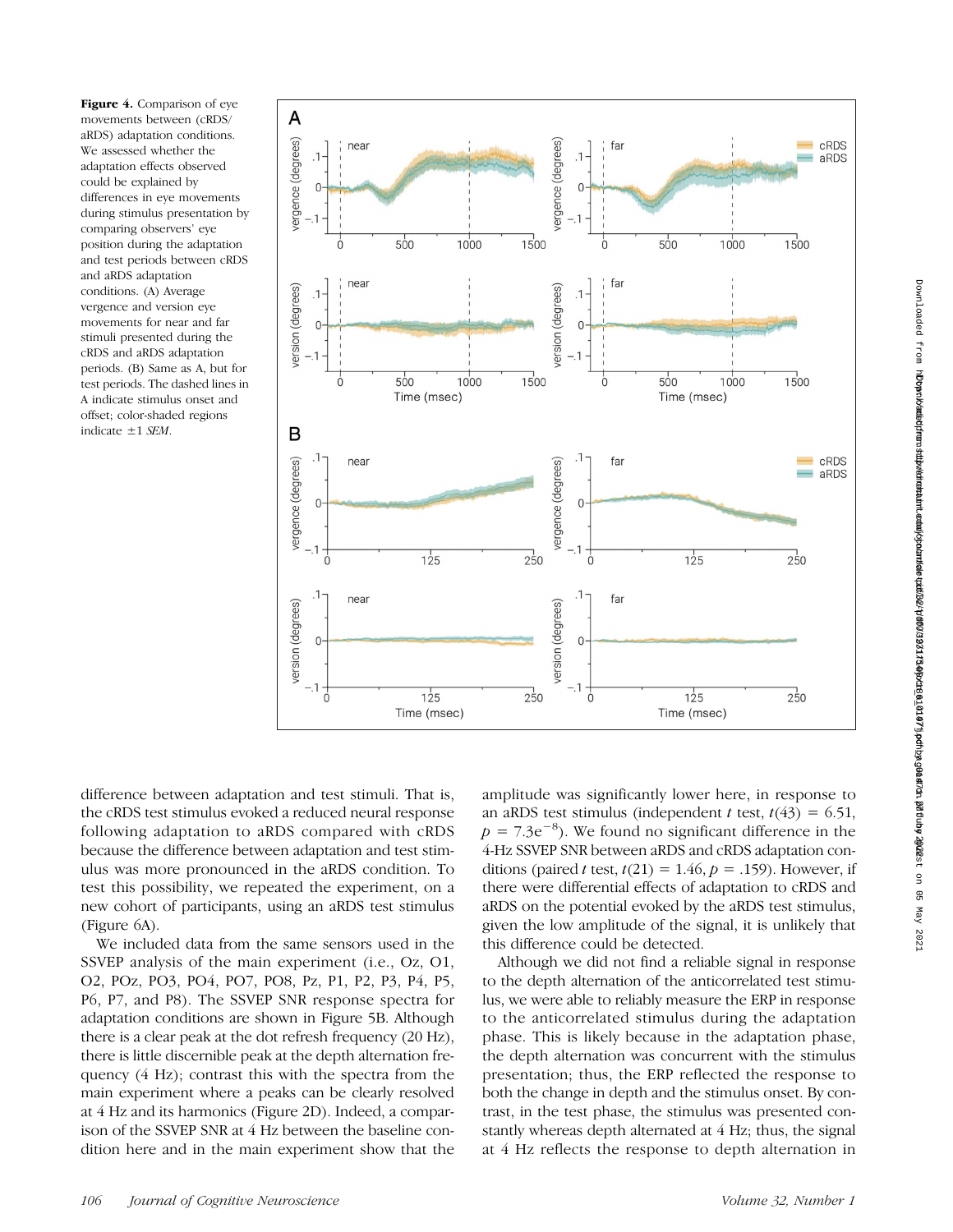Figure 5. ERPs in response to the adaptation stimuli. (A) Topographic maps showing average neural activity in response to the (cRDS/aRDS) adaptation stimuli and the difference between them at 100, 200, 300, and 400 msec after stimulus onset. (B) Neural activity in response to the (cRDS/aRDS) adaptation stimuli, averaged over the occipital and parietal sensors, as a function of time. The dashed line indicates stimulus onset; color-shaded regions indicate ±1 SEM, and gray-shaded bar indicates significant differences between conditions.



isolation. These results suggest that the ERP measured in the adaptation phase (at least for the anticorrelation condition) was primarily a response to stimulus onset.

# DISCUSSION

Electrophysiological recordings from macaque visual cortex (Janssen et al., 2003; Tsao et al., 2003; Cumming &

Parker, 1997) and psychophysical work with humans (Katyal et al., 2018; Kingdom et al., 2018) has revealed the existence of cortical mechanisms tuned to mismatched features between the left and right eyes. Although the evidence supporting the existence of neurons tuned to mismatches is extensive, our understanding of their role in binocular vision remains limited. Here, we provide evidence that neural activity in the visual cortex may facilitate



Figure 6. Stimuli and results from the control experiment. (A) Example of the aRDS test stimuli used in the control experiment. (B)The SSVEP SNR response spectra (averaged across parietal and occipital sensors) to the aRDS test stimulus following adaptation to cRDS/aRDS, for all participants ( $n = 22$ ). The aRDS spectrum is horizontally offset to facilitate comparison with the cRDS spectra.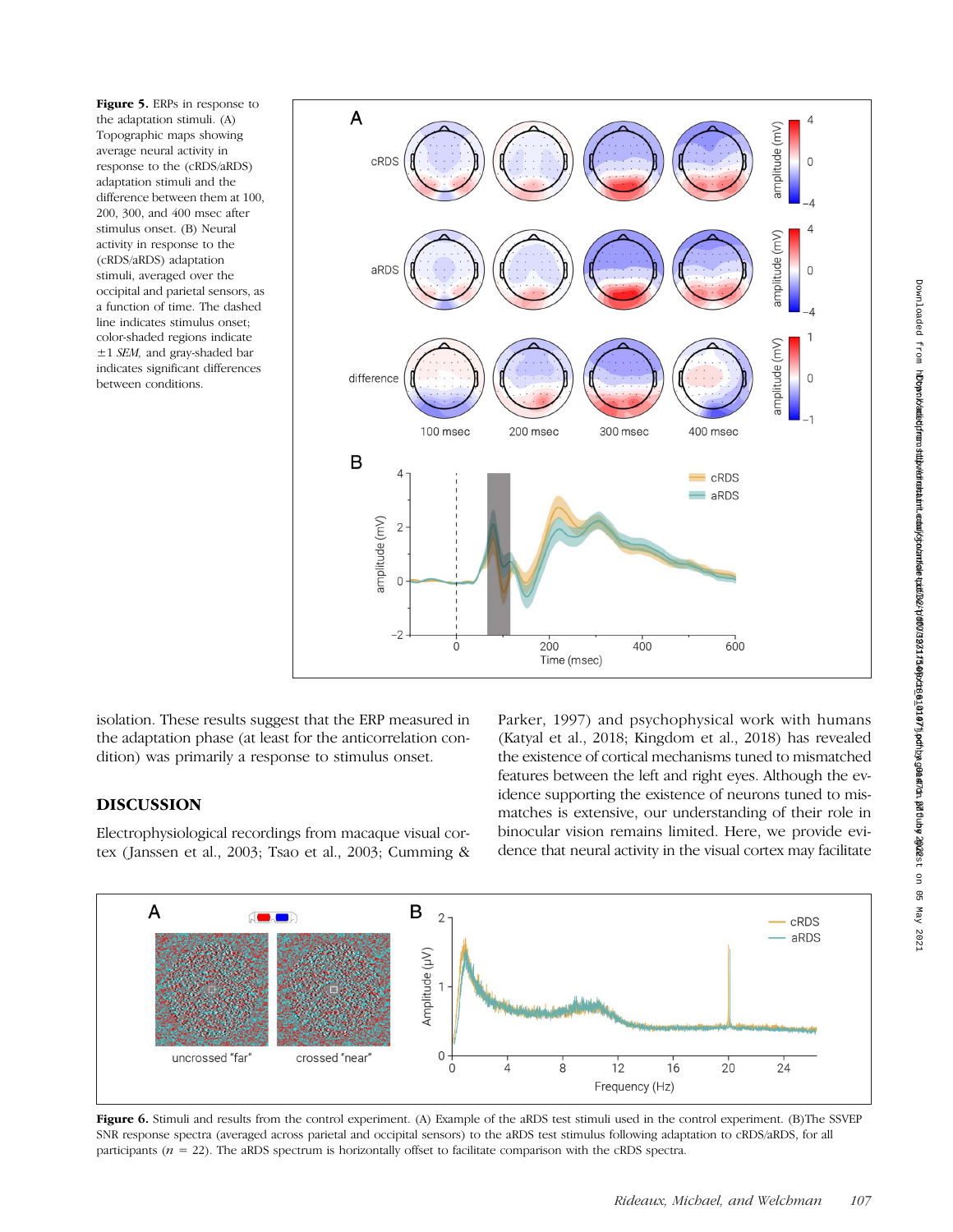binocular vision through inhibition. In particular, we show that adaptation to mismatched binocular stimuli, that is, aRDS, produces increased excitability in the visual cortex in response to changes in depth.

Prolonged/repeated exposure typically produces a reduction in the responsiveness of stimulated neurons, that is, adaptation. Thus, one might expect adaptation to aRDS to reduce the net responsiveness of the visual cortex in response to a change in depth. Alternatively, one might anticipate that adaptation to aRDS to have no effect on the response to a cRDS, due to the perceptual dissimilarity of these stimuli, that is, aRDS do not produce a percept of depth. However, in contrast to these intuitive hypotheses, we found that adaptation to aRDS yields an increase in excitability. Although these results may seem surprising, they are consistent with the notion that neurons tuned to binocular mismatches can facilitate stereopsis by suppressing unlikely perceptual interpretations (Goncalves & Welchman, 2017).

The results of the SSVEP analysis of activity evoked by cRDS stimuli in the test period suggested that prolonged viewing of cRDS and aRDS resulted in adaptation of different neural ensembles or similar neural ensembles adapted to different extents. Analysis of the ERPs evoked by the adaptor stimuli confirmed this, revealing different patterns of activity corresponding to cRDS and aRDS stimuli. Specifically, we found differences between the P1 and N1 components. P1 and N1 components are thought to represent activity relating to early sensory processes; thus, the differences in amplitude of these components in response to aRDS and cRDS may reflect the differences in the engagement of excitatory vs. inhibitory mechanisms. The amplitude of N1 has been shown to increase with attentional allocation (Hillyard & Anllo-Vento, 2002; Polich, 1986; Van Voorhis & Hillyard, 1977; Haider, Spong, & Lindsley, 1964). As the amplitude of the N1 component was higher for aRDS, this may signal that observers allocated more attention to the aRDS than the cRDS, for example, because of its perceptual peculiarity. However, the results from the concurrent (attentionally demanding) task suggest otherwise: No differences in accuracy or response time were observed between conditions. Furthermore, no difference in amplitude between adaptation conditions was found for the P1 component, which is also modulated by attention (Hillyard & Anllo-Vento, 2002; Heinze et al., 1994).

A previous study found a reduction in SSVEP amplitude in response to a drifting sinusoidal grating, following adaptation to a grating drifting in the same direction (Ales & Norcia, 2009). It seems reasonable to expect that the response to the cRDS test stimulus would be reduced following adaptation to cRDS. Given that we did not find a reduction in excitability following adaptation to cRDS, this may indicate that adaptation to motion has a more pronounced neural signature than adaptation to binocular disparity. However, there are other methodological differences that may also account for this apparent discrepancy. The stimuli used in our experiment covered a visual region approximately 20% the size of that used by Ales and Norcia (2009), thereby eliciting adaptation of fewer neurons. Furthermore, we adapted participants to and tested two disparities  $(\pm 10 \text{ arcmin})$  within the same block, whereas Ales and Norcia (2009) separately adapted to different directions within each block. In designing the experiment, we predicted that we would find the greatest overall effect on excitability by adapting both crossed and uncrossed disparities. However, our results may indicate that the effects of adaptation are more readily detected using the SSVEP method when one population of neurons is adapted at a time. Another possible explanation is that the correlation between left- and righteye images in the cRDS is more similar to that observed in the natural environment, compared with the aRDS, which has an artificially low correlation. Thus, the tolerance for cRDS may be higher than that for aRDS, and effects of adaptation may be subtler. However, we found a reduction in the amplitude of the ERP over the course of the adaptation period for both aRDS and cRDS, indicating that adaptation had a measurable effect on neural activity for both types of stimuli.

A possible concern is that the increase in SSVEP amplitude following adaptation to aRDS, compared with cRDS, was due to the aRDS stimulus being more perceptually dissimilar to the test stimulus than the cRDS. In particular, the increased response may be due to less expectation of the test stimulus in the aRDS condition. The results from the control experiment, in which we used an aRDS test stimulus, provided inconclusive evidence for this possibility, as the amplitude of the SSVEP SNR was too low to produce reliable estimates. This is consistent with previous work showing cRDS evoke a larger response than aRDS (Petrig et al., 1981; Braddick et al., 1980) and may suggest that the response to the cRDS probe in the main experiment primarily originated from areas where the correspondence problem had been solved. However, in the baseline condition of the main experiment, the test stimulus was preceded by a period in which a gray background was presented; this is arguably more dissimilar from the test stimulus than either cRDS/aRDS adaptor. Thus, if SSVEP amplitude reflected the similarity between the test stimuli and preceding images, we would expect SSVEP amplitude to be highest in the baseline condition where the dissimilarity was highest. However, we found no evidence for this: baseline amplitude was significantly lower than that following adaptation to aRDS.

Although EEG has relatively high temporal resolution, the spatial resolution of the technique is limited. Thus, a limitation of the current study is that we cannot make precise statements about the likely neural locus of adaptation to binocular anticorrelation in the visual cortex. fMRI is known to have much better spatial resolution compared with EEG; however, excitatory and inhibitory activity cannot be differentiated from BOLD signal,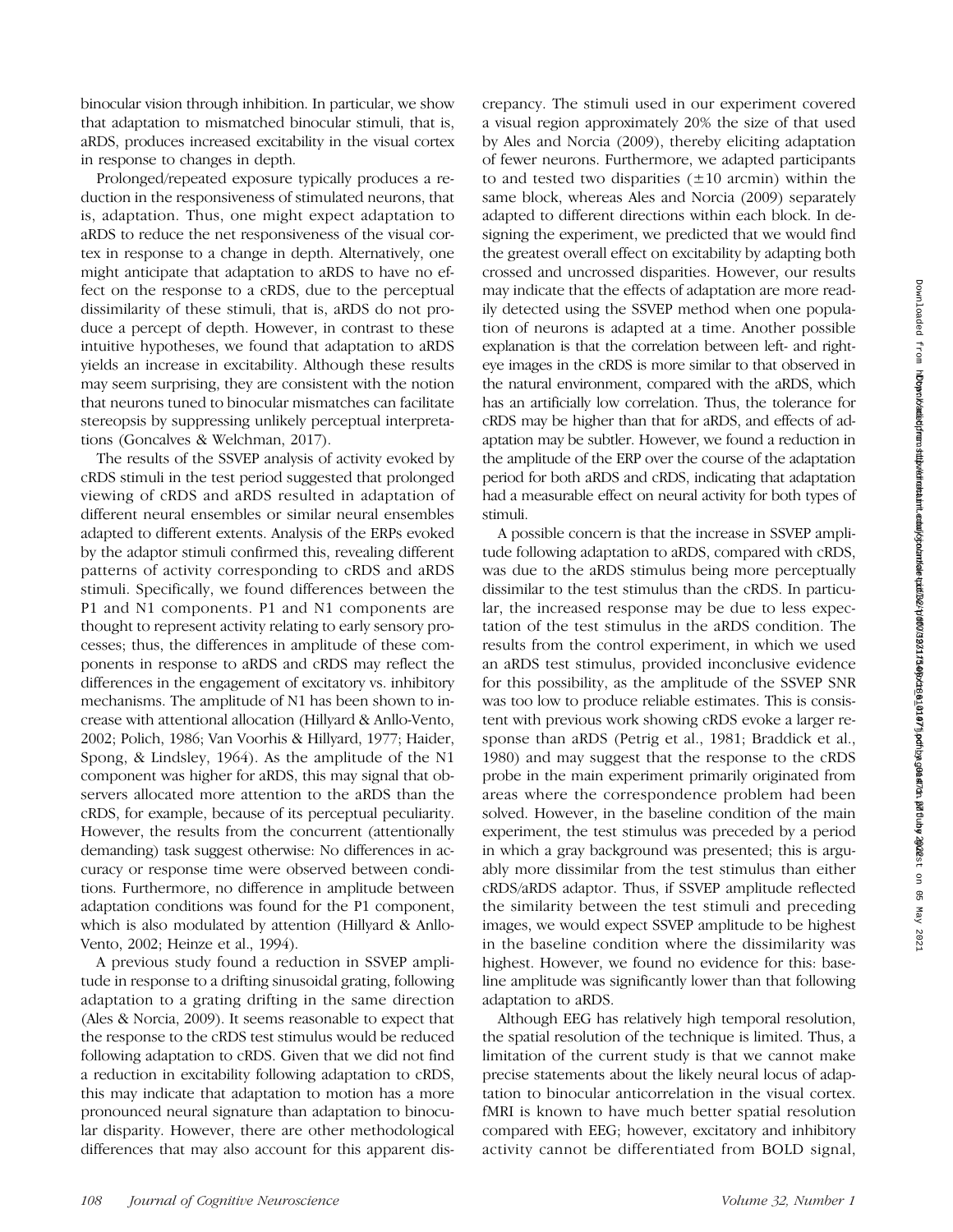restricting the diagnostic utility of this technique in establishing the role of "what not" mechanisms.

It is interesting to consider the behavioral implications of our results. Previous work has shown that adaptation to binocular anticorrelation (also known as interocular contrast differences) reduce observers' sensitivity to binocular anticorrelation (Katyal et al., 2018; Kingdom et al., 2018). We did not find a difference in performance on the irrelevant task used to maintain observers' eye movements and attention; however, it is possible that the increased neural excitability resulting from adaptation to binocular anticorrelation may have altered performance on a task involving depth judgments. Future work could test whether reducing the sensitivity of neural systems tuned to binocular anticorrelation through adaptation increases sensitivity to binocular correlation, for example, by reducing neural inhibition.

The current results have implications beyond stereopsis. There is theoretical and empirical evidence supporting the existence of neurons tuned to mismatches from studies of stereopsis (Tsao et al., 2003; Prince, Cumming, & Parker, 2002; DeAngelis, Ohzawa, & Freeman, 1991), binocular rivalry (Katyal et al., 2018; Kingdom et al., 2018; Said & Heeger, 2013), and integration of cues within (Rideaux & Welchman, 2018; Kim, Angelaki, & Deangelis, 2015; Nadler et al., 2013) and between sensory modalities (Kim, Pitkow, Angelaki, & DeAngelis, 2016; Gu, Angelaki, & DeAngelis, 2008; Morgan, DeAngelis, & Angelaki, 2008). Here, we provide evidence suggesting a role for mechanisms tuned to mismatches that may facilitate inference by driving suppression.

### Acknowledgments

We thank N. Goncalves for detailed discussions and comments on the article. This work was supported by the Leverhulme Trust (ECF-2017-573 to R. R.), the Isaac Newton Trust (17.08(o) to R. R.), and the Wellcome Trust  $(095183/Z/10/Z$  to A. E. W. and 206495/Z/17/Z to E. M.).

Reprint requests should be sent to Reuben Rideaux, Department of Psychology, University of Cambridge, CB2 3EB, United Kingdom, or via e-mail: reuben.rideaux@gmail. com.

### **REFERENCES**

- Ales, J. M., & Norcia, A. M. (2009). Assessing directionspecific adaptation using the steady-state visual evoked potential: Results from EEG source imaging. Journal of Vision, 9, 8.
- Braddick, O., Atkinson, J., Julesz, B., Kropfl, W., Bodis-Wollner, I., & Raab, E. (1980). Cortical binocularity in infants. Nature, 288, 363–365.
- Brainard, D. H. (1997). The psychophysics toolbox. Spatial Vision, 10, 433–436.
- Cornelissen, F. W., Peters, E. M., & Palmer, J. (2002). The Eyelink toolbox: Eye tracking with MATLAB and the Psychophysics toolbox. Behavior Research Methods, Instruments & Computers, 34, 613–617.
- Cottereau, B. R., McKee, S. P., Ales, J. M., & Norcia, A. M. (2011). Disparity-tuned population responses from human visual cortex. Journal of Neuroscience, 31, 954–965.
- Cottereau, B. R., McKee, S. P., Ales, J. M., & Norcia, A. M. (2012). Disparity-Specific Spatial Interactions: Evidence from EEG Source Imaging. Journal of Neuroscience, 32, 826–840.
- Cottereau, B. R., McKee, S. P., & Norcia, A. M. (2012). Bridging the gap: Global disparity processing in the human visual cortex. Journal of Neurophysiology, 107, 2421–2429.
- Cumming, B. G., & Parker, A. J. (1997). Responses of primary visual cortical neurons to binocular disparity without depth perception. Nature, 389, 280–283.
- DeAngelis, G. C., Ohzawa, I., & Freeman, R. D. (1991). Depth is encoded in the visual cortex by a specialized receptive field structure. Nature, 352, 156–159.
- Delorme, A., & Makeig, S. (2004). EEGLAB: An open source toolbox for analysis of single-trial EEG dynamics including independent component analysis. Journal of Neuroscience Methods, 134, 9–21.
- Fleet, D. J., Wagner, H., & Heeger, D. J. (1996). Neural encoding of binocular disparity: Energy models, positionshifts and phase shifts. Vision Research, 36, 1839–1857.
- Franconeri, S. L., & Simons, D. J. (2003). Moving and looming stimuli capture attention. Perception & Psychophysics, 65, 999–1010.
- Goncalves, N. R., & Welchman, A. E. (2017). "What not" detectors help the brain see in depth. Current Biology, 27, 1403–1412.
- Gu, Y., Angelaki, D. E., & DeAngelis, G. C. (2008). Neural correlates of multisensory cue integration in macaque MSTd. Nature Neuroscience, 11, 1201–1210.
- Haider, M., Spong, P., & Lindsley, D. B. (1964). Attention, vigilance, and cortical evoked-potentials in humans. Science, 145, 180–182.
- Heinze, H. J., Mangun, G. R., Burchert, W., Hinrichs, H., Scholz, M., Münte, T. F., et al. (1994). Combined spatial and temporal imaging of brain activity during visual selective attention in humans. Nature, 372, 543–546.
- Hillyard, S. A., & Anllo-Vento, L. (2002). Event-related brain potentials in the study of visual selective attention. Proceedings of the National Academy of Sciences, U.S.A., 95, 781–787.
- Janssen, P., Vogels, R., Liu, Y., & Orban, G. A. (2003). At least at the level of inferior temporal cortex, the stereo correspondence problem is solved. Neuron, 37, 693–701.
- Julesz, B., & Chang, J. J. (1976). Interaction between pools of binocular disparity detectors tuned to different disparities. Biological Cybernetics, 22, 107–119.
- Katyal, S., Vergeer, M., He, S., He, B., & Engel, S. A. (2018). Conflict-sensitive neurons gate interocular suppression in human visual cortex. Scientific Reports, 8, 1239.
- Kim, H. R., Angelaki, D. E., & Deangelis, G. C. (2015). A novel role for visual perspective cues in the neural computation of depth. Nature Neuroscience, 18, 129–137.
- Kim, H. R., Pitkow, X., Angelaki, D. E., & DeAngelis, G. C. (2016). A simple approach to ignoring irrelevant variables by population decoding based on multisensory neurons. Journal of Neurophysiology, 116, 1449-1467.
- Kingdom, F. A. A., Jennings, B. J., & Georgeson, M. A. (2018). Adaptation to interocular difference. Journal of Vision, 18, 9.
- Marr, D., & Poggio, T. (1976). Cooperative computation of stereo disparity. Science, 194, 283–287.
- Morgan, M. L., DeAngelis, G. C., & Angelaki, D. E. (2008). Multisensory integration in macaque visual cortex depends on cue reliability. Neuron, 59, 662–673.